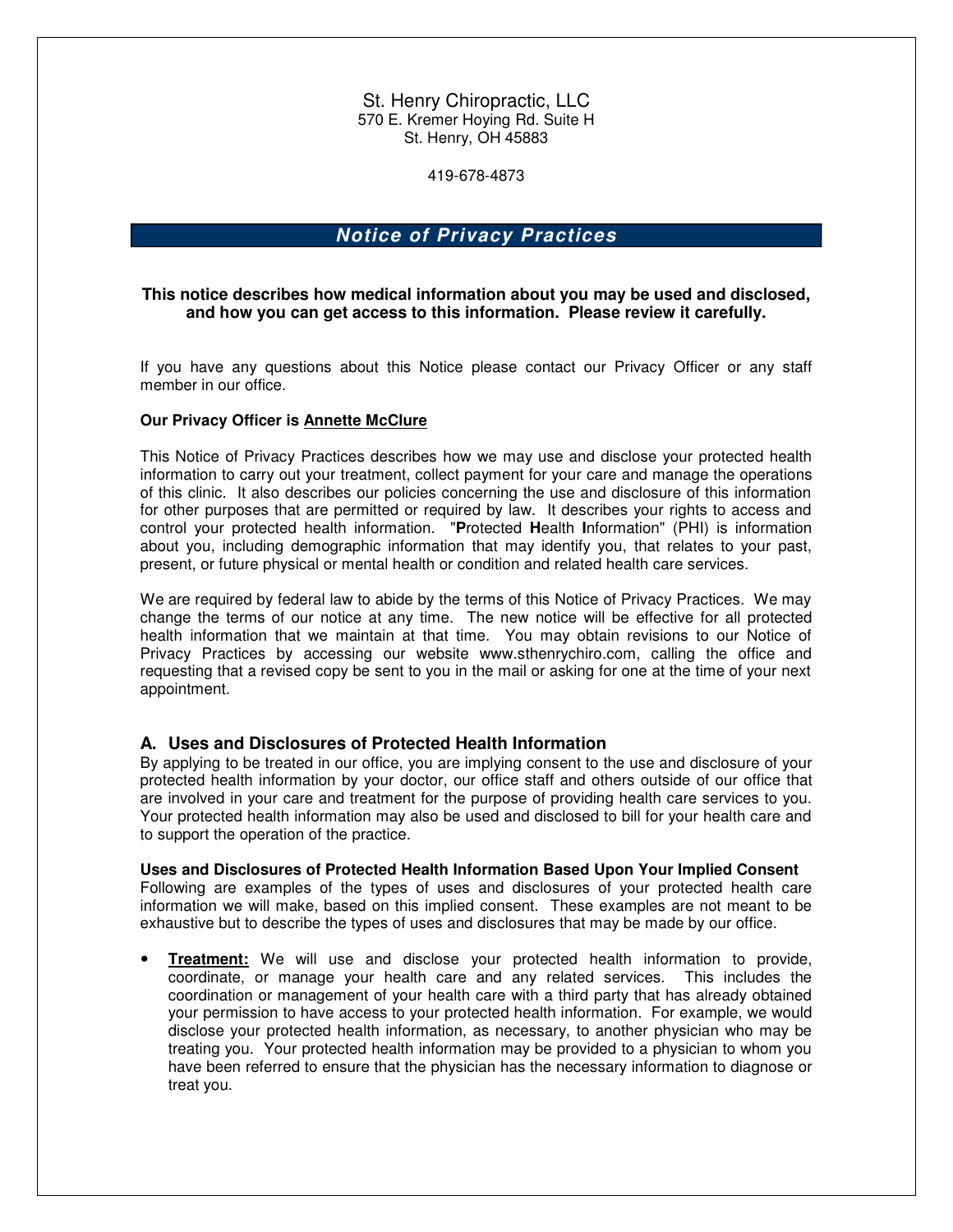In addition, we may disclose your protected health information from time-to-time to another physician or health care provider (e.g., a specialist or laboratory) who, at the request of your doctor, becomes involved in your care by providing assistance with your health care diagnosis or treatment.

- **Payment:** Your protected health information will be used, as needed, to obtain payment for your health care services. This may include certain activities that your health insurance plan may undertake before it approves or pays for the health care services we recommend for you such as making a determination of eligibility or coverage for insurance benefits, reviewing services provided to you for medical necessity, and undertaking utilization review activities. For example, obtaining approval for chiropractic spinal adjustments may require that your relevant protected health information be disclosed to the health plan to obtain approval for those services.
- **Healthcare Operations:** We may use or disclose, as needed, your protected health information in order to support the business activities of this office. These activities may include, but are not limited to, quality assessment activities, employee review activities and training of chiropractic students.

For example, we may disclose your protected health information to chiropractic interns or precepts that see patients at our office. In addition, we may use a sign-in sheet at the registration desk where you will be asked to sign your name and indicate your doctor. Communications between you and the doctor or his assistants may be recorded to assist us in accurately capturing your responses; We may also call you by name in the reception area when your doctor is ready to see you. We may use or disclose your protected health information, as necessary, to contact you to remind you of your appointment. We Do - Do Not have open therapy/adjusting areas.

We will share your protected health information with third party "business associates" that perform various activities (e.g., billing, transcription services for the practice). Whenever an arrangement between our office and a business associate involves the use or disclosure of your protected health information, we will have a written contract with that business associate that contains terms that will protect the privacy of your protected health information.

We may use or disclose your protected health information, as necessary, to provide you with information about treatment alternatives or other health-related benefits and services that may be of interest to you. We may also use and disclose your protected health information for other internal marketing activities. For example, your name and address may be used to send you a newsletter about our practice and the services we offer, we will ask for your authorization. We may also send you information about products or services that we believe may be beneficial to you. You may contact our Privacy Officer to request that these materials not be sent to you.

### **Uses and Disclosures of Protected Health Information That May Be Made With Your Written Authorization**

Other uses and disclosures of your protected health information will be made only with your written authorization, unless otherwise permitted or required by law as described below.

For example, with your written, signed authorization, we may use your demographic information and the dates that you received treatment from our office, as necessary, in order to contact you for fundraising activities supported by our office. With your written, signed authorization, we may, send birthday cards, newsletters, emails, etc.

You may revoke any of these authorizations, at any time, in writing, except to the extent that your doctor or the practice has taken an action in reliance on the use or disclosure indicated in the authorization.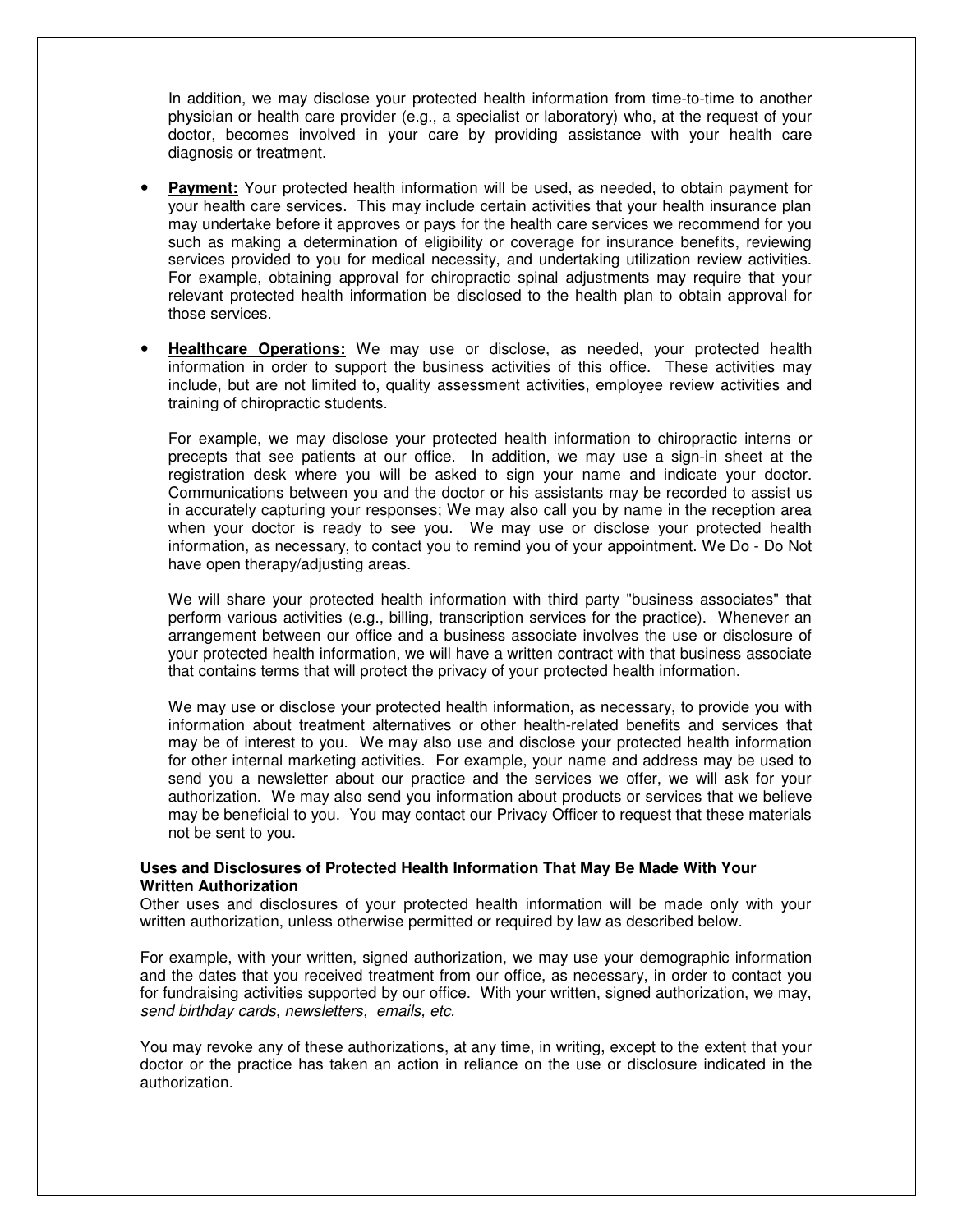### **Other Permitted and Required Uses and Disclosures That May Be Made With Your Authorization or Opportunity to Object**

In the following instance where we may use and disclose your protected health information, you have the opportunity to agree or object to the use or disclosure of all or part of your protected health information. If you are not present or able to agree or object to the use or disclosure of the protected health information, then your doctor may, using professional judgment, determine whether the disclosure is in your best interest. In this case, only the protected health information that is relevant to your health care will be disclosed.

 **Others Involved in Your Healthcare:** Unless you object, we may disclose to a member of your family, a relative, a close friend or any other person you identify, your protected health information that directly relates to that person's involvement in your health care. If you are unable to agree or object to such a disclosure, we may disclose such information as necessary if we determine that it is in your best interest based on our professional judgment. We may use or disclose protected health information to notify or assist in notifying a family member, personal representative or any other person that is responsible for your care of your location or general condition. Finally, we may use or disclose your protected health information to an authorized public or private entity to assist in disaster relief efforts and to coordinate uses and disclosures to family or other individuals involved in your health care.

### **Other Permitted and Required Uses and, Disclosures That May Be Made Without Your Consent, Authorization or Opportunity to Object**

We may use or disclose your protected health information in the following situations without your consent or authorization. These situations include:

- **Required By Law:** We may use or disclose your protected health information to the extent that the use or disclosure is required by law. The use or disclosure will be made in compliance with the law and will be limited to the relevant requirements of the law. You will be notified, as required by law, of any such uses or disclosures.
- **Public Health:** We may disclose your protected health information for public health activities and purposes to a public health authority that is permitted by law to collect or receive the information. The disclosure will be made for the purpose of controlling disease, injury or disability. We may also disclose your protected health information, if directed by the public health authority, to a foreign government agency that is collaborating with the public health authority.
- **Communicable Diseases:** We may disclose your protected health information, if authorized by law, to a person who may have been exposed to a communicable disease or may otherwise be at risk of contracting or spreading the disease or condition.
- **Health Oversight:** We may disclose protected health information to a health oversight agency for activities authorized by law, such as audits, investigations, and inspections. Oversight agencies seeking this information include government agencies that oversee the health care system, government benefit programs, other government regulatory programs and civil rights laws.
- **Abuse or Neglect:** We may disclose your protected health information to a public health authority that is authorized by law to receive reports of child abuse or neglect. In addition, we may disclose your protected health information if we believe that you have been a victim of abuse, neglect or domestic violence to the governmental entity or agency authorized to receive such information. In this case, the disclosure will be made consistent with the requirements of applicable federal and state laws.
- **Legal Proceedings:** We may disclose protected health information in the course of any judicial or administrative proceeding, in response to an order of a court or administrative tribunal (to the extent such disclosure is expressly authorized), in certain conditions in response to a subpoena, discovery request or other lawful process.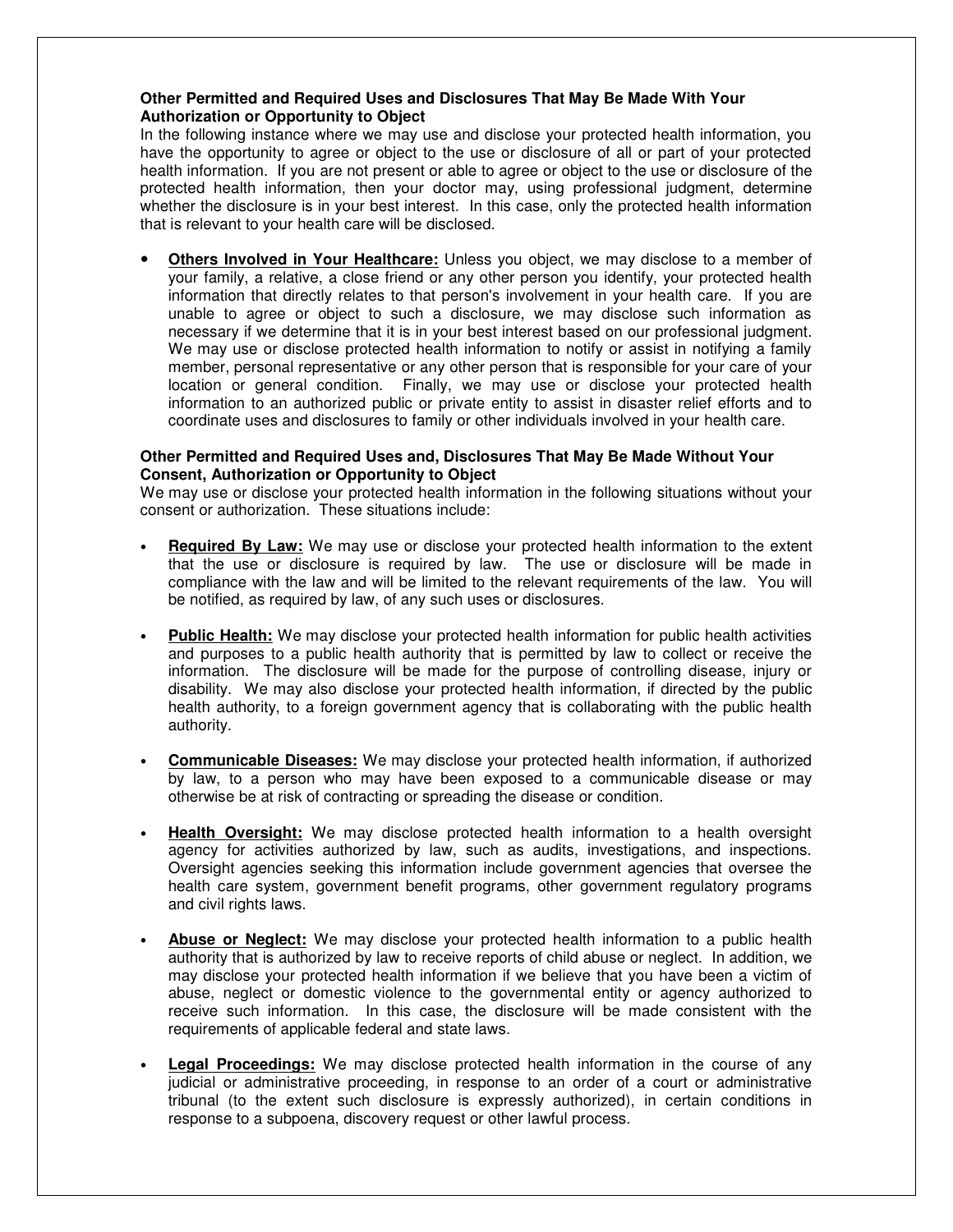- **Law Enforcement:** We may also disclose protected health information, so long as applicable legal requirements are met, for law enforcement purposes. These law enforcement purposes include (I) legal process and otherwise required by law, (2) limited information requests for identification and location purposes, (3) pertaining to victims of a crime, (4) suspicion that death has occurred as a result of criminal conduct, (5) in the event that a crime occurs on the premises of the Practice, and (6) medical emergency (not on the Practice's premises) and it is likely that a crime has occurred.
- **Workers' Compensation:** We may disclose your protected health information, as authorized, to comply with workers' compensation laws and other similar legally-established programs.
- **Required Uses and Disclosures:** Under the law, we must make disclosures to you and when required by the Secretary of the Department of Health and Human Services to investigate or determine our compliance with the requirements of Section 164.500 et. seq.

# **B. Your Rights**

Following is a statement of your rights with respect to your protected health information and a brief description of how you may exercise these rights.

 **You have the right to inspect and copy your protected health information.** This means you may inspect and obtain a copy of protected health information about you that is contained in a designated record set for as long as we maintain the protected health information. A "designated record set" contains medical and billing records and any other records that your doctor and the Practice uses for making decisions about you.

Under federal law, however, you may not inspect or copy the following records; psychotherapy notes; information complied in reasonable anticipation of, or use in, a civil, criminal, or administrative action or proceeding, and protected health information that is subject to law that prohibits access to protected health information. Depending on the circumstances, a decision to deny access may be reviewed. In some circumstances, you may have a right to have this decision reviewed. Please contact our Privacy Officer, if you have questions about access to your medical record.

 **You have the right to request a restriction of your protected health information.** This means you may ask us not to use or disclose any part of your protected health information for the purposes of treatment, payment or healthcare operations. You may also request that any part of your protected health information not be disclosed to family members or friends who may be involved in your care or for notification purposes as described in this Notice of Privacy Practices. Your request must be in writing and state the specific restriction requested and to whom you want the restriction to apply.

Your provider is not required to agree to a restriction that you may request. If the doctor believes it is in your best interest to permit use and disclosure of your protected health information, your protected health information will not be restricted. If your doctor does agree to the requested restriction, we may not use or disclose your protected health information in violation of that restriction unless it is needed to provide emergency treatment. With this in mind, please discuss any restriction you wish to request with your doctor.

You may request a restriction by presenting your request, in writing to the staff member identified as "Privacy Officer" at the top of this form. The Privacy Officer will provide you with "Restriction of Consent" form. Complete the form, sign it, and ask that the staff provide you with a photocopy of your request initialed by them. This copy will serve as your receipt.

 **You have the right to request to receive confidential communications from us by alternative means or at an alternative location.** We will accommodate reasonable requests. We may also condition this accommodation by asking you for information as to